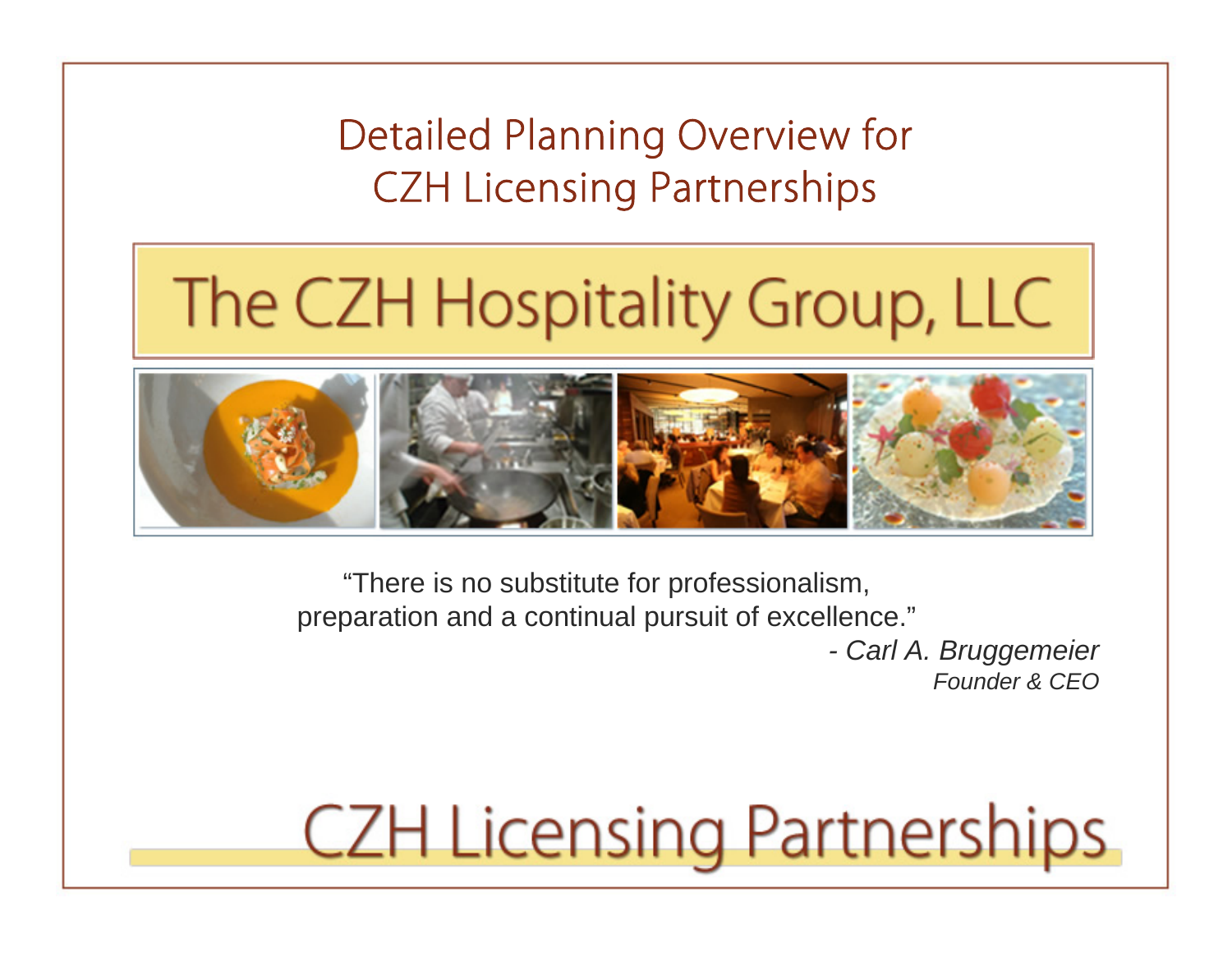## Detailed Planning: Opening a CZH Licensed Restaurant From 12 months to 6 months prior to opening:

- Letter of Intent
- Negotiation and execution of the licensing agreement

### — Creation of concept brief and capital budget

- Complete development of the concept and all necessary conceptual materials regarding a CZH licensed restaurant.
- Preparation of the capital expenditure forecast for a CZH licensed restaurant.
- The concept brief:
	- a. restaurant concept (philosophy, cuisine, atmosphere, etc.)
	- b. name of the restaurant

### — Selection of restaurant and kitchen designers

- Choose restaurant and kitchen designers

Utilization of both a restaurant and a kitchen designer is recommended. Selection of the design team is jointly approved by all stake holders.

- Execute contracts with the restaurant and kitchen designers.

#### — Planning and capital expenditure forecast

- Detail pre-project
	- a. existing zoning, lay out, materials, main lines for table top and OS&E items.
- Detail investment budget
- Produce final execution plans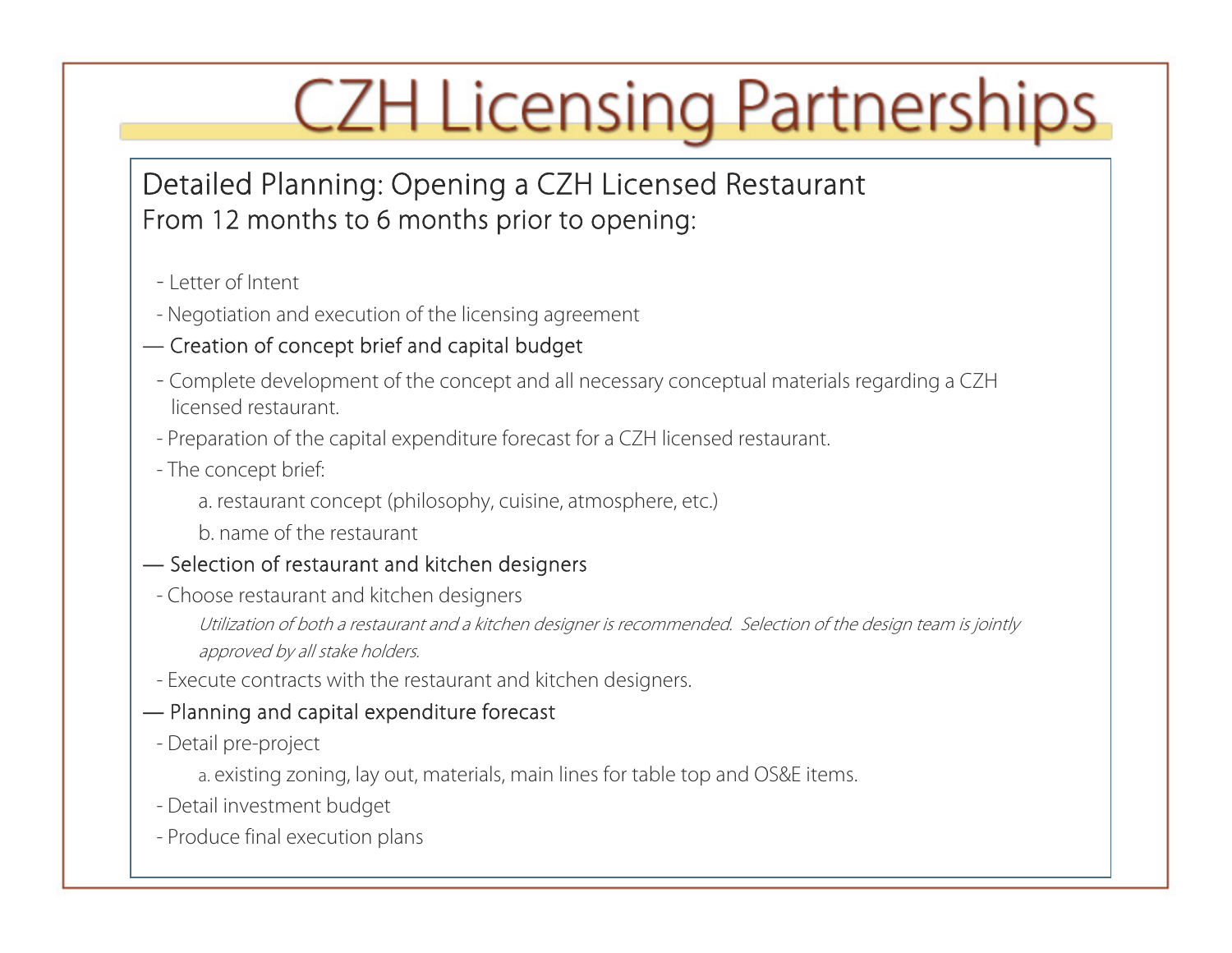Detailed Planning: Opening a CZH Licensed Restaurant From 12 months to 6 months prior to opening:

#### — Administrative procedures and approvals

- Apply for and follow up on all regulatory authorizations.
- Clarify all procedures and potential procurement of all other necessary items.

### — Selection of restaurant and kitchen designers

- All stake holder approval of final designs.
- Make final selections of all restaurant equipment: kitchen & dining room
- Choose table top and all other OS&E.

#### — Personnel

- Decide on organization chart and all related staffing materials.
- Choose key staff members.

#### — Communications, PR, and marketing

- Select graphic designer and create brand identity program.
- Develop comprehensive marketing plan.
- Coordinate all PR activities and communication programs.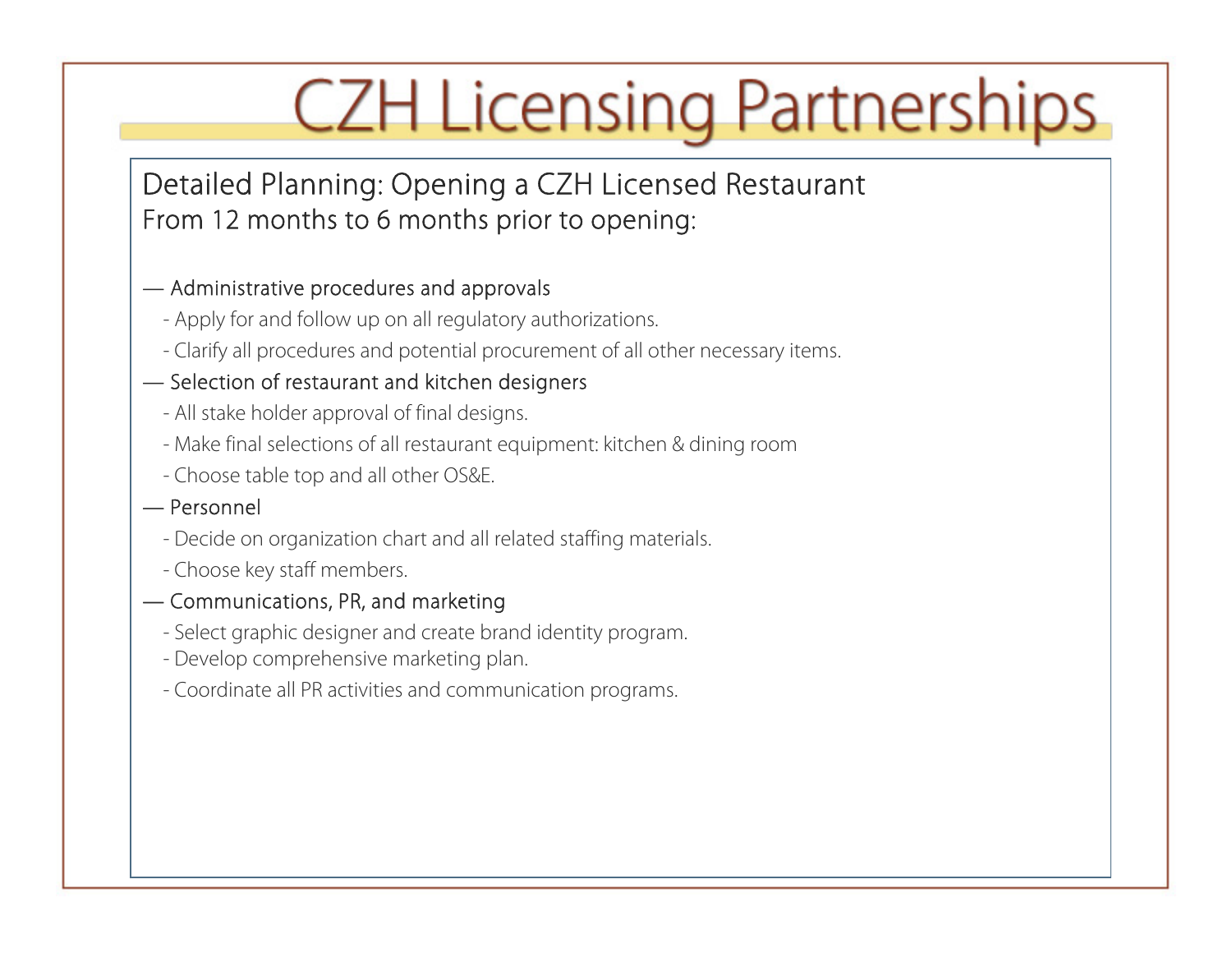Detailed Planning: Opening a CZH Licensed Restaurant From 12 months to 6 months prior to opening:

#### — Menu and wine list content

- Decide on 1st draft of menu and wine list.
- Test and adjust recipe technical specifications.
- Check availability of wines locally in the market by CZH sommelier.

### — Identification of management systems

- Identify and purchase management software.
- Identify and purchase all relevant management systems.

#### — Other issues

- Select a music and sound consultant for the restaurant.
- Create signage and brand identity programs.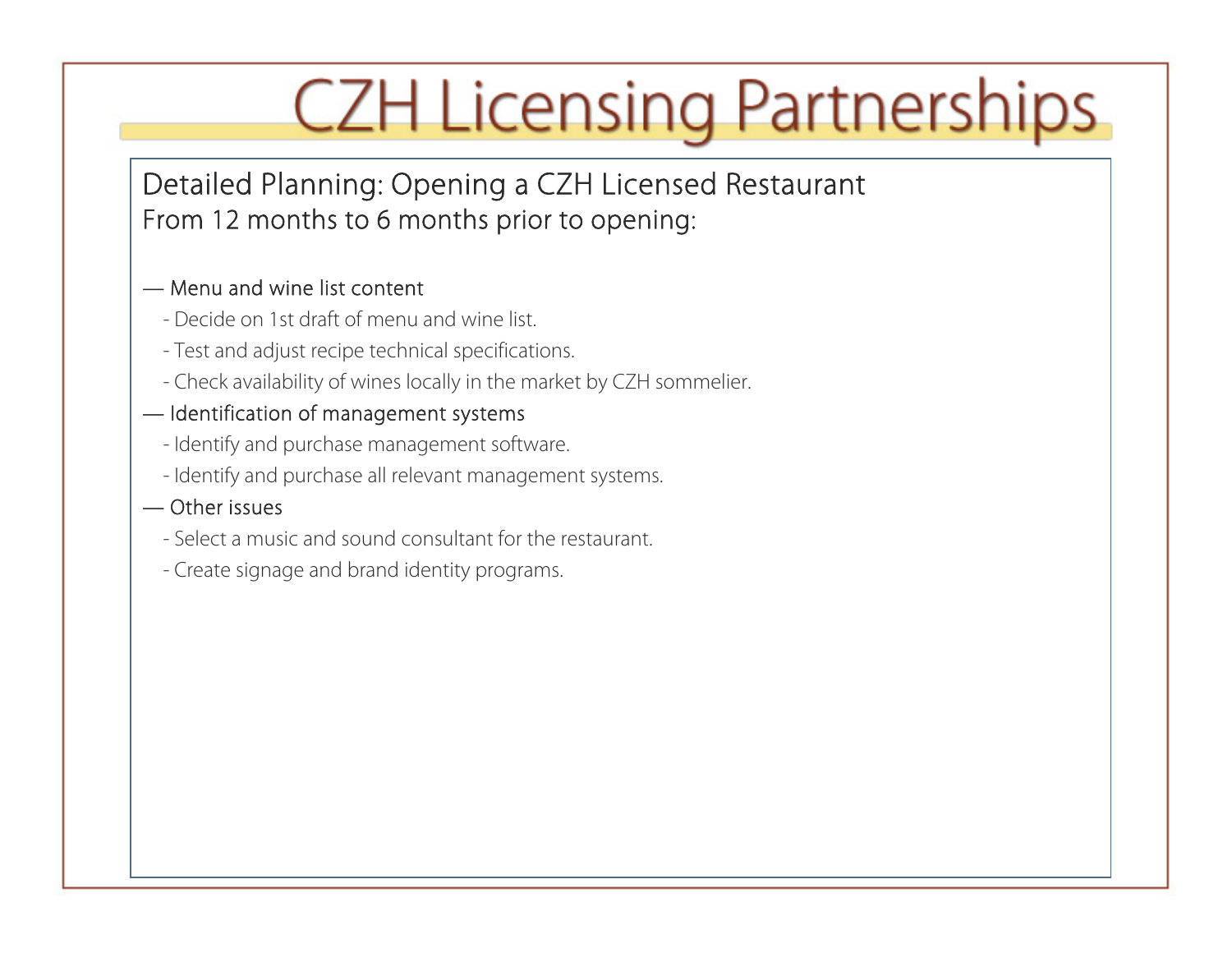Detailed Planning: Opening a CZH Licensed Restaurant From 3 months to 1 month prior to opening:

#### — Select purveyors for all necessary items

#### — Marketing / PR

- Finalize PR and marketing programs.
- Approval and printing of all necessary communication pieces.
- Finalize press package.

#### — Personnel

- Interview candidates for kitchen and dining room
- Select candidates for kitchen and dining room
- Set up training programs for kitchen and dining room staff
- Train kitchen staff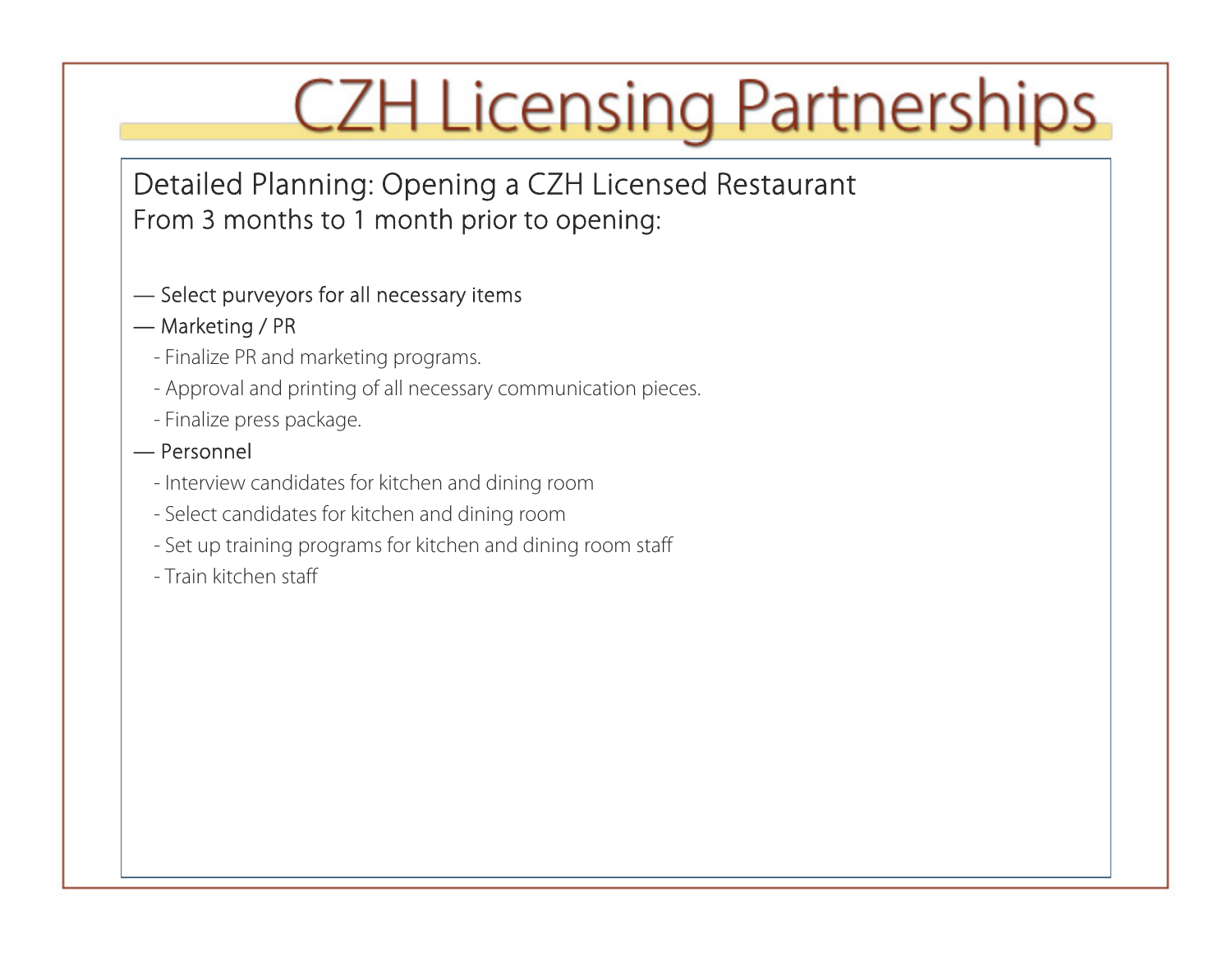Detailed Planning: Opening a CZH Licensed Restaurant From 1 month prior to opening and post opening:

#### — Personnel

- Finalization of all staff planning.
- Training of dining room staff.

### — Opening

- Opening general rehearsal (with personnel, family, friends, VIP, …) for a minimum of 3 days
- Soft opening on a minimum of 8 days (opening of 50% of the restaurant, then 75% of the restaurant, 100% of the restaurant)

### — Follow-up of all pending issues

## Post opening

### — Control and follow up

- General control and follow-up of restaurant activities.
- Follow-up of quality standards.
- Regular review of business activities in accordance with the budget.
- Assistance to key staff (restaurant manager, chef de cuisine, pastry chef, sommelier)
- Update of menus on a regular basis.
- Update of wine lists on a regular basis.